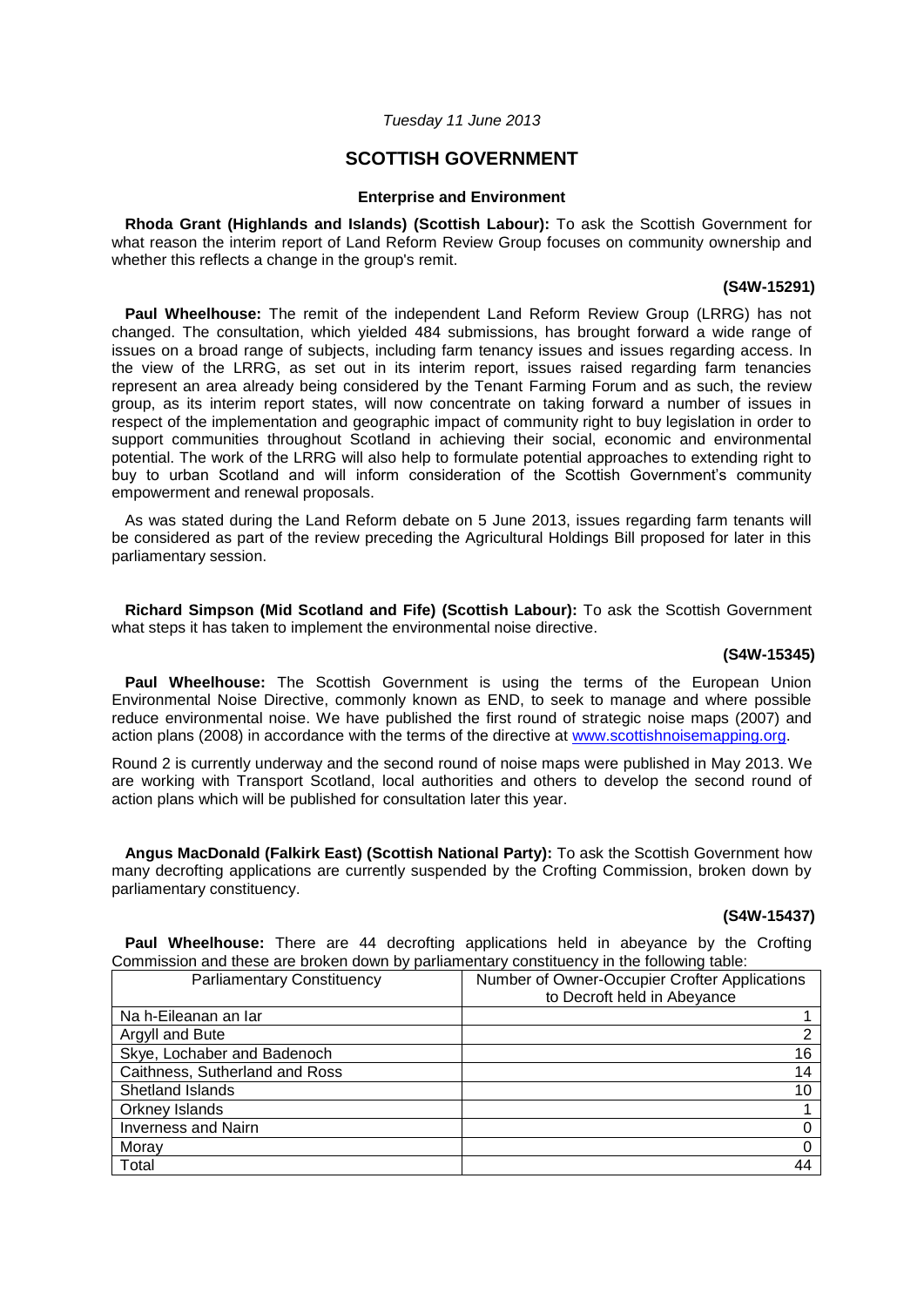I indicated to the Scottish Parliament's Rural Affairs, Climate Change and Environment Committee, during Stage 1 of the Crofting (Amendment) (Scotland) Bill on 22 May 2013, that there were 50 decrofting applications held in abeyance.

However, as I indicated on 6 June 2013 during that Bill's Stage 1 Debate, the Crofting Commission has undertaken further processing of those applications and it has been established that 6 of those 50 applicants do not meet the definition of "owner-occupier crofter" as set out in the Crofters (Scotland) Act 1993, as amended by the Crofting Reform (Scotland) Act 2010.

The Crofting Commission is holding these 44 applications in anticipation of the new legislation coming into force. This is subject, of course, to Parliamentary approval and the Bill receiving Royal Assent.

**Rob Gibson (Caithness, Sutherland and Ross) (Scottish National Party):** To ask the Scottish Government how many carbon units will be credited to or debited from the 2012 net Scottish emissions account as a result of the operation of the EU Emissions Trading System.

# **(S4W-15574)**

**Paul Wheelhouse:** Aviation emissions have been included in the EU Emissions Trading System (EU ETS) since January 2012 and therefore, unlike the calculations made for 2010 and 2011, the calculation for 2012 must take account of both the traded sector and aviation.

Under the EU ETS, airlines surrender carbon units in relation to all their reportable emissions at a single operational hub and, very few airlines have registered Scotland as their operational hub. As a result the number of carbon units surrendered in respect of Scotland to the Scottish Environmental Protection Agency (SEPA) is far smaller than total Scottish aviation emissions. In addition, the controversial inclusion of international flights within the EU ETS resulted in "stop the clock" provisions being introduced to enable flights starting/ending outside the EU to be temporarily excluded from the EU ETS in 2012.

In order to calculate the amount of carbon units to be credited to or debited from the net Scottish emissions account, Scottish ministers are only able to take account of carbon units surrendered in Scotland to SEPA. The effect is that emissions in Scotland that have been cancelled by surrenders elsewhere in the EU are counted in Scotland as if there had been no such surrender, which means that the amount of aviation emissions in Scotland in 2012 will appear in the account to be greater than they actually are.

As a result, using the current methodology, carrying out the calculation as required by Regulation 8 of the Carbon Accounting Scheme (Scotland) Regulations 2010, leads to the effect of aviation emissions being over-stated in the account.

Even so, Scottish ministers have as required made the calculation under the 2010 Regulations. Scottish ministers have calculated that in relation to the operation of the EU Emissions Trading System in Scotland during 2012, 4,197,158 units will be debited from the 2012 net Scottish emissions account.

This is a provisional calculation and the Scottish Government will improve the methodology used to make the calculation in the 2010 Regulations so as to provide a more accurate calculation for aviation emissions from 2012 onwards, and intends to bring forward regulations for that purpose prior to the publication of the 2012 Annual Report in 2014.

# **Governance and Communities**

**Jamie Hepburn (Cumbernauld and Kilsyth) (Scottish National Party):** To ask the Scottish Government when it will publish the report of the Expert Working Group on Welfare.

**(S4W-15581)**

**Nicola Sturgeon:** I'm pleased to advise that the report of the Expert Working Group on Welfare will be published today. It can be accessed at:

[http://www.scotland.gov.uk/Topics/People/welfarereform/EXPERTWORKINGGROUPONWELFARE.](http://www.scotland.gov.uk/Topics/People/welfarereform/EXPERTWORKINGGROUPONWELFARE)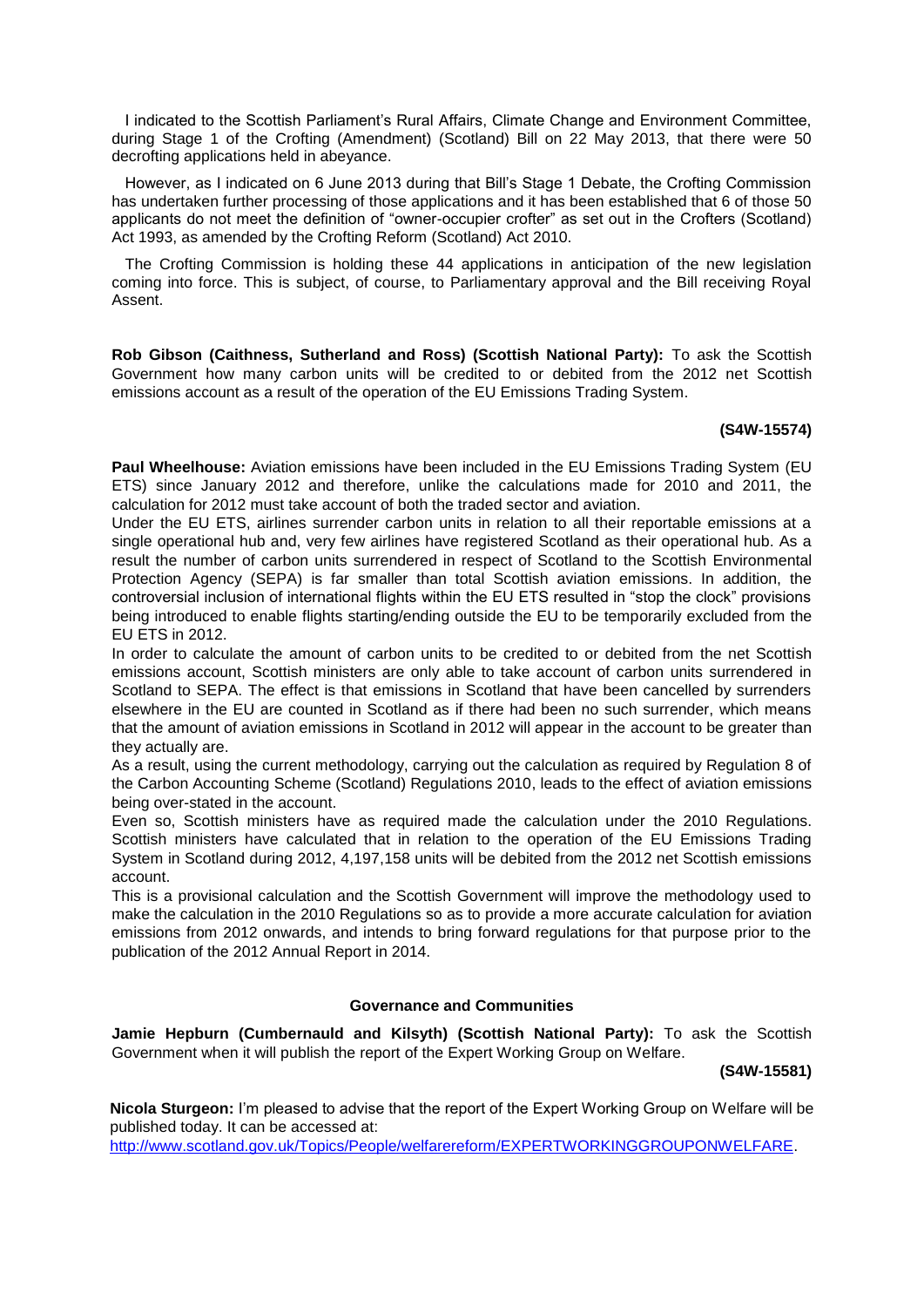I am also publishing the Scottish Government's initial response to the group's report, it can be viewed alongside it. A copy of the group's report and the Scottish Government's initial response has been placed in SPICe (BIB numbers 55013 and 55014).

#### **Health and Social Care**

**Jackie Baillie (Dumbarton) (Scottish Labour):** To ask the Scottish Government whether NHS staff who have already signed confidentiality agreements are still bound by the terms of these agreements.

**(S4W-15261)**

**Alex Neil:** This is an issue between individual NHS boards and their employees.

NHSScotland does not have any policies which would prevent, or condone the prevention of staff from raising valid concerns about patient safety and quality. Quite the opposite, each health board has a robust "Implementing and Reviewing Whistleblowing Arrangements in NHS Scotland" PIN policy in place.

These policies encourage staff to raise concerns and any clause which sought to prevent an individual from raising a protected whistleblowing disclosure would be illegal and therefore unenforceable.

**Mary Fee (West Scotland) (Scottish Labour):** To ask the Scottish Government, further to the answer to question S4O-01708 by Alex Neil on 17 January 2013, what progress there has been on its approach to race equality; when its approach will be published; what consultation is planned, and whether this approach is informing work on its (a) autumn budget considerations and (b) white paper on proposals for independence.

#### **(S4W-15294)**

**Shona Robison:** We recently published our current thinking on how race equality should develop over the next three years. During the summer we will work with stakeholders to develop the approach to be taken and we will publish the refreshed statement in the autumn. This will provide more detail on how we intend to take forward our plans in practice.

We will initially focus on working with key strategic partners to collate the research work already carried out in Scotland, followed by wider collaborative working with stakeholders to plan and shape a draft outline of our approach. The draft statement will then issue for consultation.

a) The publication of the draft statement for consultation will coincide with the autumn budget considerations. The above process will help to inform those considerations and will be relevant in the context of spending proposals

b) This work will help inform the work around constitutional reform.

**Mary Fee (West Scotland) (Scottish Labour):** To ask the Scottish Government, further to the answer to question S4O-01708 by Alex Neil on 17 January 2013, whether its approach to race equality will include visible and invisible minorities in Scotland; what communities it regards as visible and invisible minorities, and whether and how issues of multiple or intersectional identity are being considered in its approach.

# **(S4W-15295)**

**Shona Robison:** Our work on race equality and tackling racism acknowledges that minority ethnic communities include those who might be described as both visible and invisible minorities as ethnicity is not always identifiable by physical characteristics.

We recognise that there are many different groups living in Scotland with different heritage and some coming from different parts of the world, each has a right to be treated with respect and to live free from discrimination and prejudice. We recognise that people from minority ethnic communities may also experience issues as a result of their gender, age, faith, sexual orientation or disability, compounding the disadvantage or discrimination.

Our work will continue to explore the complexities of people's multiple identities and the links between the other equality strands. This has long been an issue of concern and we acknowledge that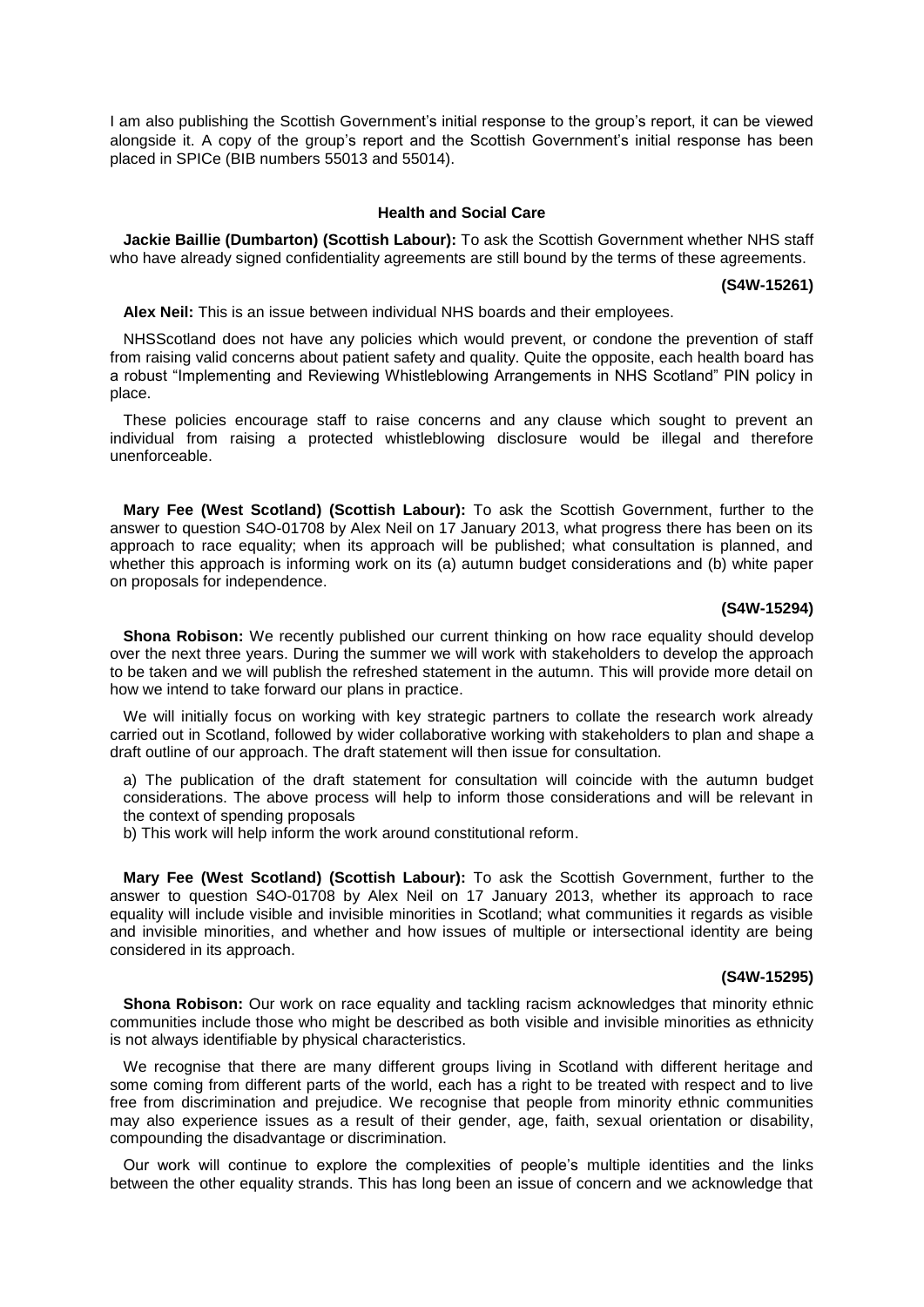there is still much to be done. It is a very complex area and needs to be addressed as part of the dialogue with stakeholders to explore how we can work towards a solution.

**Mary Fee (West Scotland) (Scottish Labour):** To ask the Scottish Government, further to the answer to question S4O-01708 by Alex Neil on 17 January 2013, what criteria it (a) applies and (b) will apply in its approach to race equality on (i) prioritising issues, (ii) deciding on funding and resourcing; whether and how visible or invisible minority status is part of this criteria, and whether funded organisations are monitored on their adherence to non-discrimination practice, including in relation to visible and invisible minorities.

# **(S4W-15296)**

**Shona Robison:** Funding is provided to organisations to fulfil projects or programmes of work and on the basis of outcomes outlined in either business plans or funding applications. Grant levels and conditions are determined accordingly. The general approach to funding and to the criteria which is applied for example in the Equality Fund is based on Scottish Government strategic priorities, identified needs in communities and on the experience and views of stakeholders.

The approach we adopt and the priorities we identify in future will be based on dialogue with stakeholders, consideration of the need and evidence, the strategic priorities of the Scottish Government and with reference to legislation and the work around the public sector equality duty. We will determine our approach in partnership and collaboration with interests and stakeholders over the next few months.

Our work on race equality acknowledges that ethnicity is not always identifiable by physical characteristics and as such encompasses those who might be described as visible and invisible minorities. Our funding is directed as outlined above. Whilst projects designed to assist both visible and invisible minorities are supported, funding is not directed and determined on that basis.

Organisations that receive grant funding from the Scottish Government are required to agree by the conditions of the grant which include adherence to equality legislation. Organisations provide reports on their progress regarding the project or programme of work.

**Richard Simpson (Mid Scotland and Fife) (Scottish Labour):** To ask the Scottish Government what discussions it has had with (a) the UK Government and (b) other EU member states on the H7N9 influenza virus.

# **(S4W-15317)**

**Michael Matheson:** On behalf of Scottish Government, Health Protection Scotland (HPS) routinely participates in global networks that monitor emerging health issues such as AH7N9 in China.

Under the International Health Regulations (IHR) (2005), the UK Government has designated Public Health England (PHE) as the UK's National Focal Point for communications with the WHO (World Health Organisation) IHR Contact Point. PHE shares all relevant WHO IHR communications with HPS.

**Richard Simpson (Mid Scotland and Fife) (Scottish Labour):** To ask the Scottish Government whether it is aware of new technologies that might lead to the faster production of an influenza vaccine.

# **(S4W-15318)**

**Michael Matheson:** The need for faster production of influenza vaccines is recognised. The World Health Organisation, academic researchers and vaccine manufacturers are all engaged in assessing new technologies for the production of vaccines against influenza viruses.

The results of any significant developments are shared with Scottish Government at meetings of the Joint Committee for Vaccination and Immunisation (JCVI) who provide expert advice on vaccination and immunisation policy and in academic output available internationally. The Scottish Government is represented on the JCVI by one of its Senior Medical Officers, who has responsibility for vaccination and immunisation issues.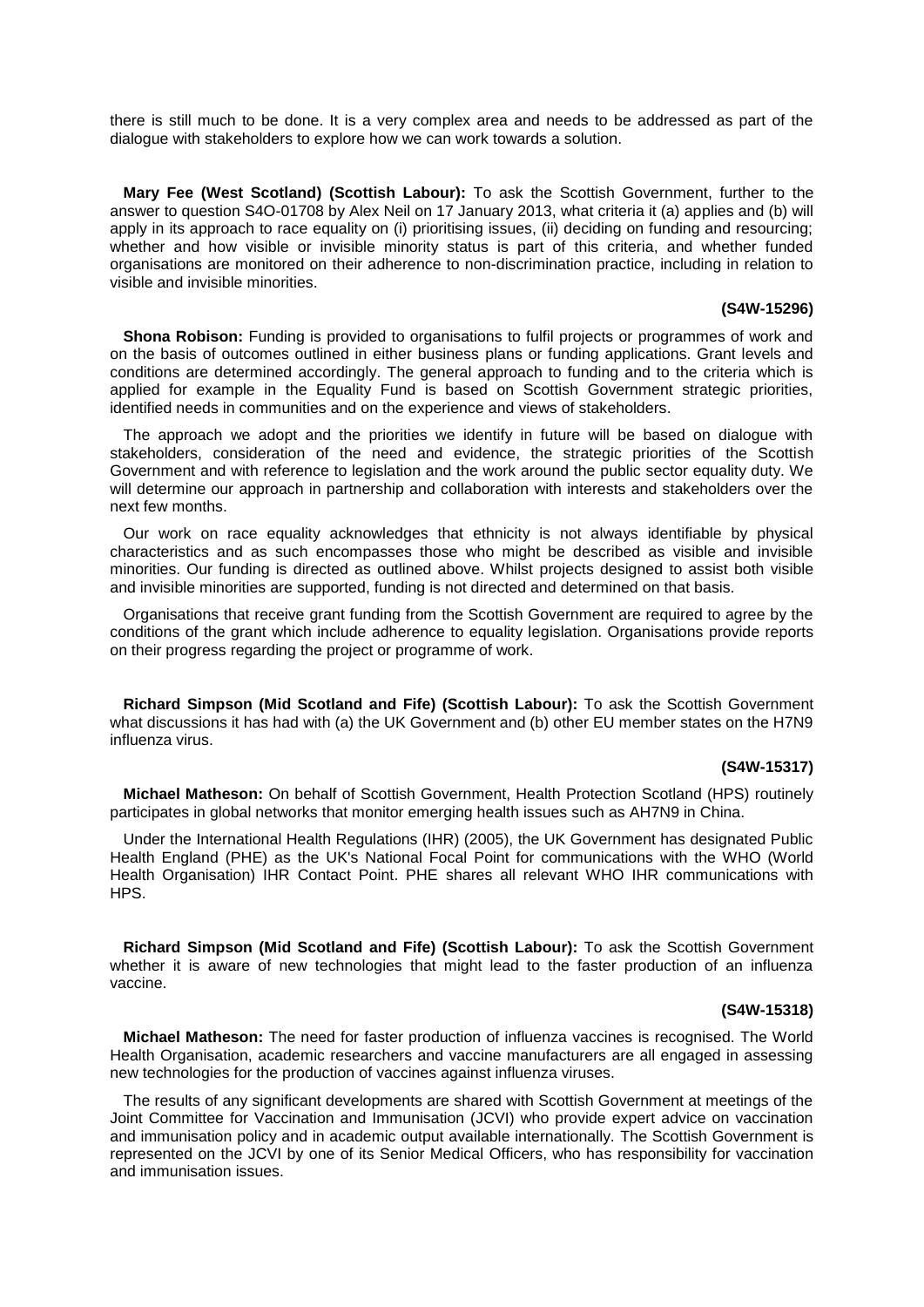**Richard Simpson (Mid Scotland and Fife) (Scottish Labour):** To ask the Scottish Government for what reason the number of full cycles offered for IVF treatment in some areas has been reduced to (a) two for people under 40 and (b) one for people over 40.

### **(S4W-15346)**

**Michael Matheson:** The Expert Infertility Group, set up in 2010 to ensure equity of access to IVF treatment across Scotland, recommended moving to a guaranteed maximum of two fresh cycles of IVF, and unlimited, where available, frozen IVF transfers for all eligible patients up to their 40<sup>th</sup> birthday. Patients over 40 were not previously offered treatment, but will, if they meet specific criteria, now receive one full cycle of treatment.

The government has a commitment for a 12 month waiting time for IVF to be in place across Scotland by March 2015, and £12 million is being invested to support the commitment. This funding has already significantly reduced waiting times in some areas, and will along with consistent access criteria, guarantee equitable provision of IVF treatment across Scotland.

**Richard Simpson (Mid Scotland and Fife) (Scottish Labour):** To ask the Scottish Government against what (a) outcomes and (b) comparators the Family Nurse Partnership (FNP) programme will be assessed and at what time intervals.

# **(S4W-15348)**

**Michael Matheson:** The FNP programme will be assessed on the following outcomes and time intervals:

(a) Outcomes associated with the programme have been defined in our monitoring and evaluation framework that supports the ongoing evaluation in Scotland. Since our last response to evaluation, we have subsequently produced the third interim evaluation report in December 2012, with the fourth interim evaluation report a summary report due in late September 2013.

Third interim evaluation report – *infancy* (published on 21 December 2012):

<http://www.scotland.gov.uk/Publications/2012/12/4237/0>

This was not an impact evaluation, however we have reported on, or intend to report on, routinely collected data on the following indicators which are the outcomes demonstrated in the United States research:

Smoking in pregnancy at 2 time points in pregnancy

Birthweight and gestational age of infants

Percentage of immunisations completed by children from birth to two years old.

Percentage of infants that are breastfed following birth and duration of breastfeeding Number of Accident and Emergency visits and hospitilisations for injuries and ingestions for children birth to two years old

Number of subsenquent pregnancies and mean interval between first and second pregnancy Number of months women participated in the workforce

Number of months families used other programmes (eg breastfeeding support, etc)

Involvement of fathers and other family members in the programme

There are also a range of key performance indicators that we expect each FNP site to report on periodically to demonstrate they are implementing the core model elements of the programme. These include use of data forms, learning events and supervision sessions.

(b) The comparators on which the Family Nurse Partnership programme could be assessed will be given due consideration once the full evaluation report is produced.

As part of the licensing agreement for FNP in Scotland, we are required to take cogniscance of the ongoing Randomised Controlled Trial (RCT) in England. The first report on this is due early in 2014, and Scotland will be required to share similar data on the key outcomes and indicators on which the RCT is based.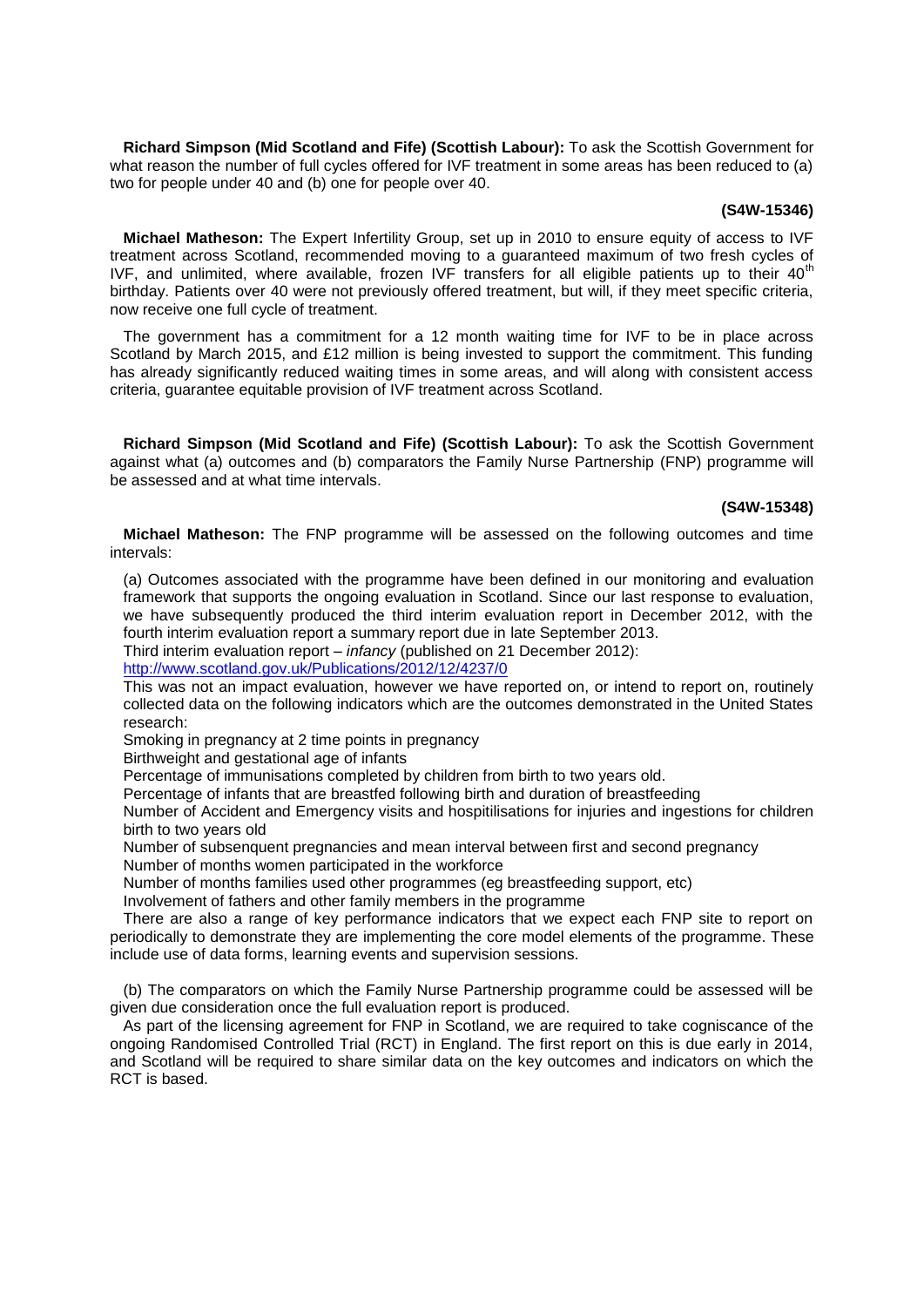**Richard Simpson (Mid Scotland and Fife) (Scottish Labour):** To ask the Scottish Government how it will ensure that pregnant women assessed as being more vulnerable than those eligible for the Family Nurse Partnership programme will receive similar intensive support.

# **(S4W-15349)**

**Michael Matheson:** The Refreshed Framework for Maternity Care in Scotland was launched in 2011 to ensure that maternity services maximise their contribution to ensuring the best possible health for mother and baby. At the first booking appointment the Scottish Women Handheld Maternity Record is completed and includes comprehensive holistic risk assessment following which care is individualised to a woman's needs. Women with complex health and social care needs will have additional antenatal and postnatal support and care suited to their needs as well as signposting to other services as appropriate.

**Richard Simpson (Mid Scotland and Fife) (Scottish Labour):** To ask the Scottish Government what the prevalence rates for children aged 0-16 (a) were in 2007 and (b) are of (i) language disorders, (ii) severe learning difficulty, (iii) moderate learning difficulty, (iv) developmental coordination disorders (DCD), (v) attention deficit-hyperactivity disorder, (vi) autistic spectrum disorders, (vii) fetal alcohol syndrome, (viii) physical impairment other than DCD and (ix) profound and multiple learning difficulties.

# **(S4W-15355)**

**Michael Matheson:** The requested information is not held centrally. The four year surveillance research project (funded by the Scottish Government and previously referred to in the answer to question S3W-39210 on 8 February 2011 the epidemiology of Fetal Alcohol Syndrome (FAS) is due to report in July 2014.

All answers to written parliamentary questions are available on the Parliament's website, the search facility for which can be found at:

[http://www.scottish.parliament.uk/parliamentarybusiness/28877.aspx.](http://www.scottish.parliament.uk/parliamentarybusiness/28877.aspx)

**John Scott (Ayr) (Scottish Conservative and Unionist Party):** To ask the Scottish Government what progress it is making on delivering IVF treatment locally for NHS Ayrshire and Arran patients.

#### **(S4W-15420)**

**Michael Matheson:** NHS Ayrshire and Arran provides IVF treatment for its patients through an agreed contract with NHS Greater Glasgow and Clyde. NHS IVF treatment is carried out in specialist centres in Aberdeen, Dundee, Edinburgh and Glasgow on behalf of all NHS boards in Scotland.

#### **Learning and Justice**

**Alison Johnstone (Lothian) (Scottish Green Party):** To ask the Scottish Government how it supports the employment of young people with learning disabilities and other additional support requirements in supported businesses and how this will be affected by the forthcoming learning disability strategy.

# **Holding answer issued: 10 June 2013 (S4W-15201)**

**Angela Constance:** The Scottish Government recognises that staying in learning post-school is the best way for all young people to develop the skills and knowledge that they need to compete in the world of work wherever possible. Through opportunities for all, every 16 to 19 year old in Scotland who is not currently in employment, education or training will be offered a place in learning or training should they want it.

It is our ambition that, with the right support, young people with learning disabilities who want to work, are able to find work in mainstream employment, suitable to their skills. Supported employment, where disabled people learn on the job, with support from colleagues and a job coach can play an important role in this. Local authorities across Scotland offer supported employment services to all disabled people, including those with learning disabilities and additional support needs.

This government is currently providing funding to the Scottish consortium for learning disability to develop project search, an employability transition programme aiming to support young people with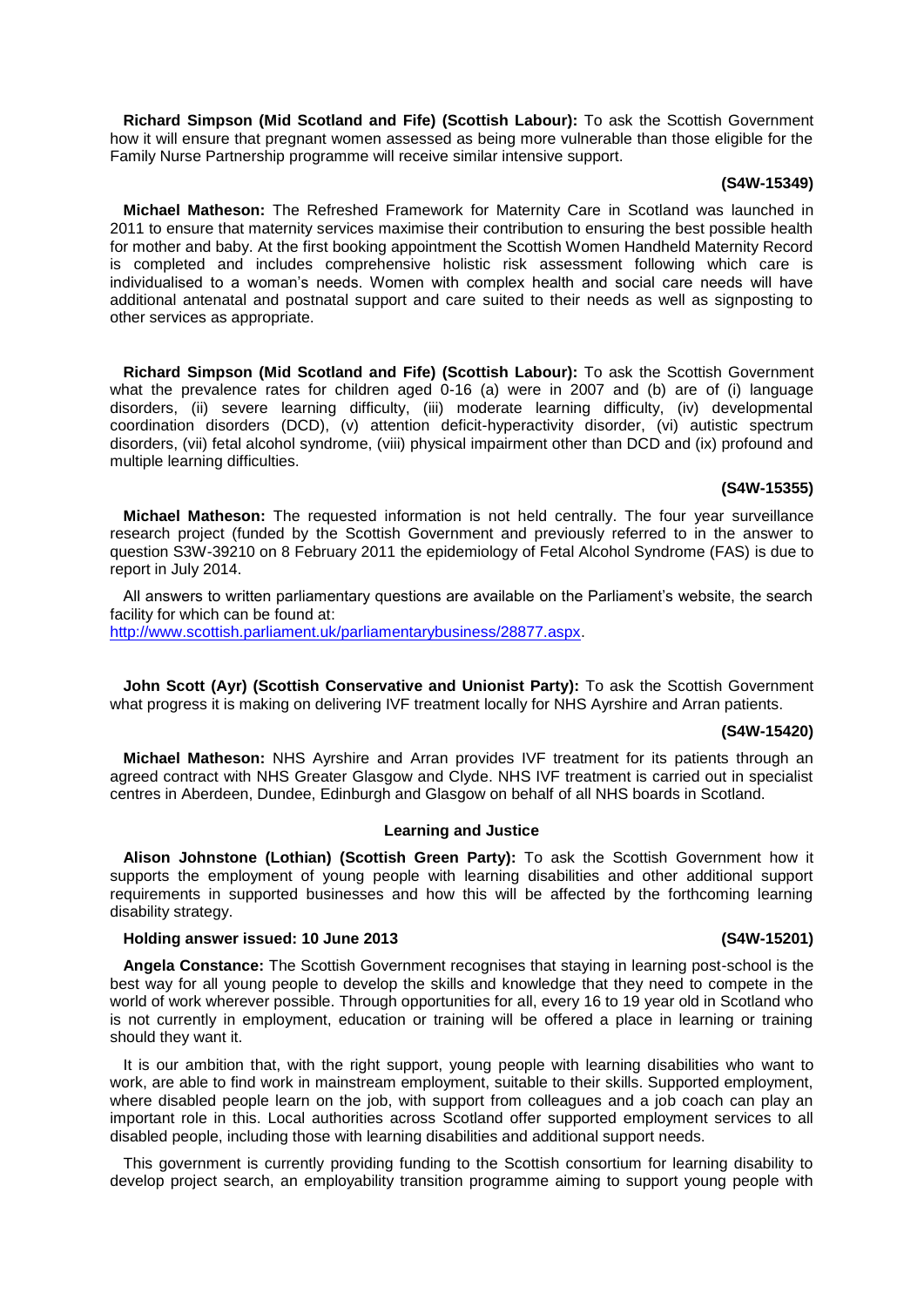learning disabilities into sustainable employment. It is currently being developed in nine sites across eight local authority areas in Scotland with more sites coming on board this year.

We believe that supported business has a valuable role to play and that they should increasingly be used as a stepping stone towards mainstream employment. The findings of an independent review of Scotland's supported businesses, commissioned by the Scottish Government, will help to strengthen the long term viability of these businesses and make them become more attractive to young people with learning disabilities.

Our new national learning disability strategy, The Keys to Life*,* will be launched on 13 June 2013. It will encourage that by 2018 the learning disability implementation group works with local authorities, NHS boards and third sector organisations to develop a range of supported employment opportunities and that those organisations should lead by example by employing more people with learning disabilities.

**Kezia Dugdale (Lothian) (Scottish Labour):** To ask the Scottish Government whether it will fund the Education into Enterprise project beyond May 2013 and what the reasons are for its position on this matter.

#### **Holding answer issued: 10 June 2013 (S4W-15224)**

**Angela Constance:** The Education into Enterprise project is funded by the Scottish Funding Council (SFC). I have asked the SFC's interim chief executive to write to you in connection with this matter.

**Jenny Marra (North East Scotland) (Scottish Labour):** To ask the Scottish Government what action it is taking to implement the European directive on human trafficking and what information it has regarding the activities of the anti-trafficking progress group that was established at its human trafficking summit on 18 October 2012.

# **(S4W-15246)**

**Kenny MacAskill:** I consider that Scotland is already broadly compliant with the requirements of the directive. The Anti-Trafficking Progress Group is taking forward the 11 priority action points identified and agreed at the summit in October 2012. These actions include training and awareness raising; improving victim support and care, and considering whether there are any gaps in legislation. The group will meet again shortly to review progress so far and is scheduled to report back to a reconvened summit in 2014. We have also given a commitment to bring forward a human trafficking statutory aggravation and will do so shortly.

**Kevin Stewart (Aberdeen Central) (Scottish National Party):** To ask the Scottish Government, further to the answer to question S4T-00377 by Kenny MacAskill on 28 May 2013 (Official Report, c. 20315), what recent communications it has had with the UK Government regarding extraordinary rendition and whether Aberdeen, Inverness and Wick airports have been used by the US Central Intelligence Agency for this purpose.

# **(S4W-15298)**

**Kenny MacAskill:** As I indicated in response to Patrick Harvie's question on 28 May 2013, there has been no communication with the UK Government regarding extraordinary rendition flights using airports in Scotland. The Scottish Government remains strongly opposed to illegal rendition flights.

The Crown has made clear how strongly it would view the matter and the Lord Advocate indicated on 5 June 2013 that he has asked Police Scotland to consider the information provided by the Rendition Project undertaken by researchers from Kent and Kingston Universities.

The police and the Crown can act only if information is passed on, and if anyone has any evidence of lawbreaking of this sort, they should come forward with it and help justice to be done.